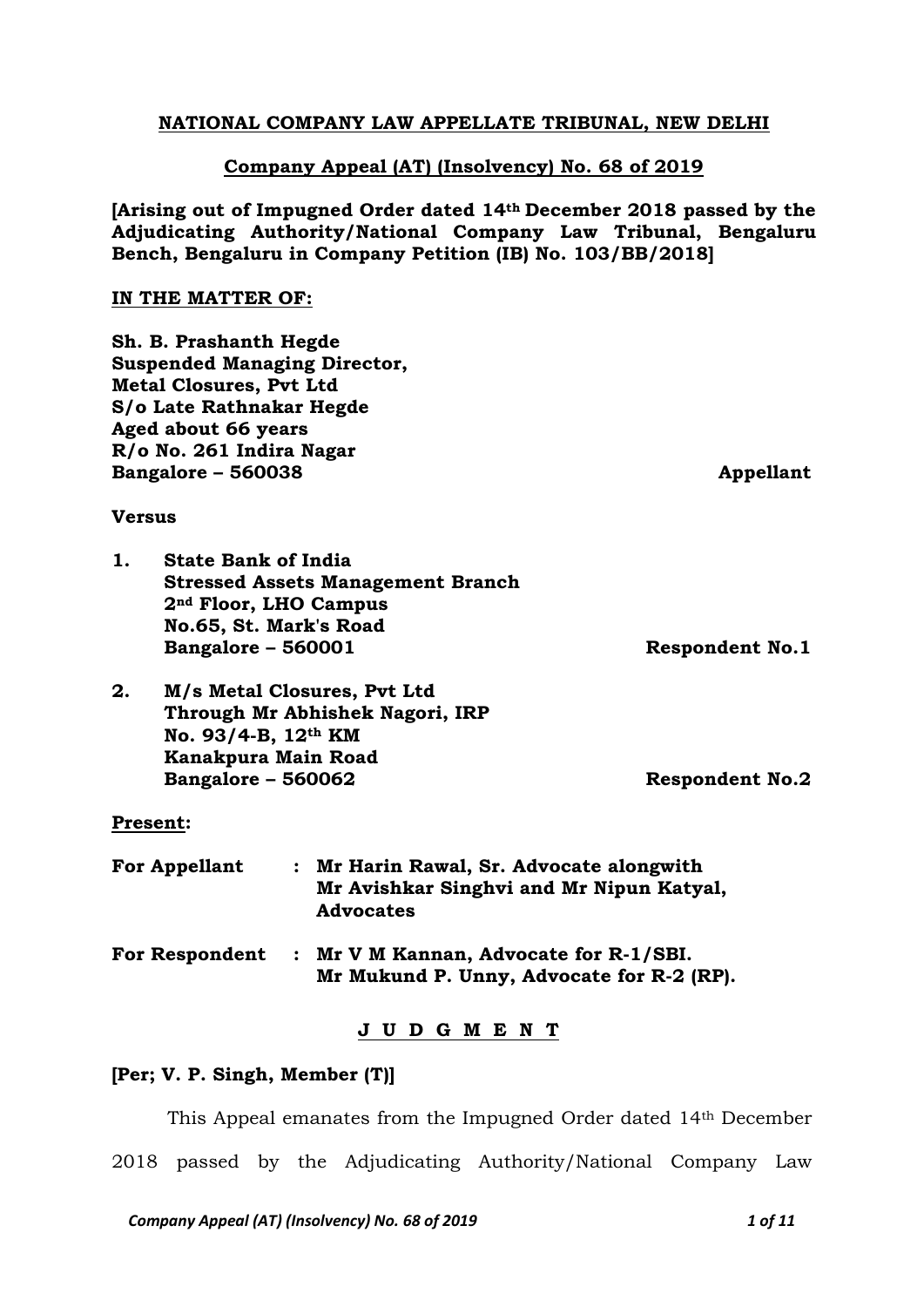Tribunal, Bengaluru Bench, Bengaluru in Company Petition (I.B.) No. 103/BB/2018, whereby the Adjudicating Authority has admitted the Application filed under Section 7 of the Insolvency and Bankruptcy Code, 2016 (in short '**I&B Code'**). The Parties are represented by their original status in the Company Petition for the sake of convenience.

### 2. These brief facts of the case are as follows:

The State Bank of India, Assets Management Branch, Bangalore on behalf of Consortium Banks filed an Application under Section 7 of the Insolvency and Bankruptcy Code, 2016 (from now on referred to as the 'I&B Code') for initiation of 'Corporate Insolvency Resolution Process' against M/s. Metal Closures Pvt Ltd ('Corporate Debtor'). The Adjudicating Authority (National Company Law Tribunal), Bengaluru Bench vide Impugned Order dated 14th December 2018 having admitted the Application, which is challenged by the Appellant, ex-Director of the Corporate Debtor.

3. The case of the Corporate Debtor was that the State Bank of India granted various credit facilities to the 'Corporate Debtor' since 2007. Subsequently, the Corporation Bank started giving credit facilities to the 'Corporate Debtor' since 14thAugust 2009. On 31st January 2010, the account of the 'Corporate Debtor' was classified as a 'Non-Performing Asset' (hereinafter **'NPA'**) by State Bank of India. However, it was restructured.

4. The Punjab National Bank entered the Consortium on 26th June 2010 by sanctioning certain facilities to the 'Corporate Debtor'. The UCO Bank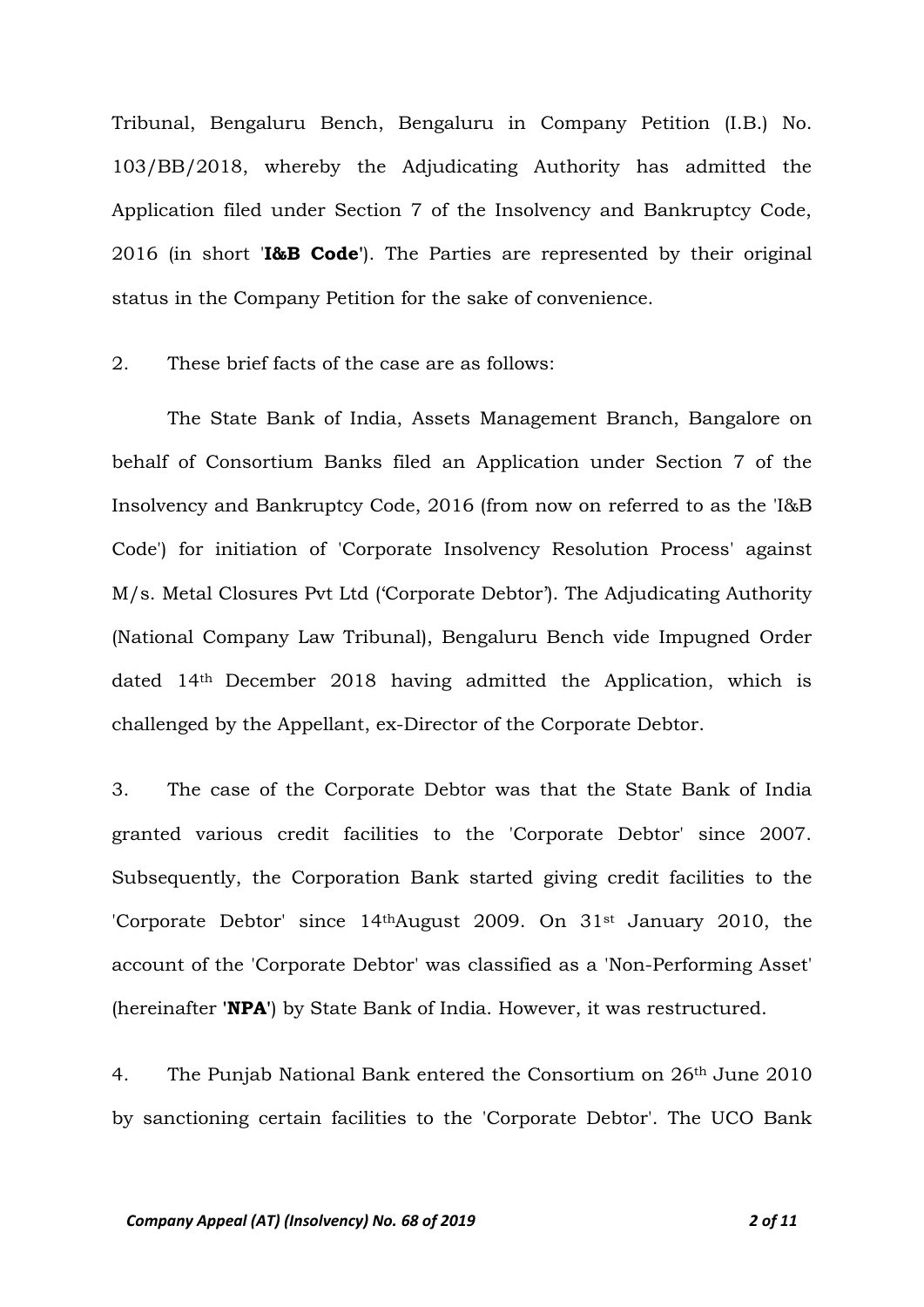also sanctioned Working Capital Cash Credit and Letter of Credit Limit to the 'Corporate Debtor'.

5. According to the Appellant, a Joint Lenders Meeting was held on 28th April 2014 between the Members of the Consortium with the 'Corporate Debtor'. The Minutes also recorded that APITCO (Andhra Pradesh Industrial and Technical Consultancy Organisation), State Bank of India's external consultant had recommended that the working capital limits of the Company be enhanced.

6. Further, the case of the Appellant is that the Consortium entered into a Master Joint Lenders Forum Agreement to deal with the subject account. In the meantime, it was decided that a Concurrent Auditor be appointed.

7. The account of 'Corporate Debtor' was declared to be an NPA by the State Bank of India on 28th May 2014. The Punjab National Bank also declared the account of 'Corporate Debtor' as NPA on 30<sup>th</sup> June 2014. Later on the Deputy General Manager, State Bank of India, given the failure of restructuring, requested that the date of NPA of the 'Corporate Debtor' be changed to  $31$ <sup>st</sup> January 2010, which was approved on  $10<sup>th</sup>$  July 2014.

8. The Appellant further contends that the State Bank of India issued a notice under Section 13(2) of The Securitisation and Reconstruction of Financial Assets and Enforcement of Security Interest Act, 2002 (from now on referred to as the 'SARAFAESI Act') on 12th August 2014, calling upon the 'Corporate Debtor' to repay a sum of Rs.71,27,47,889/-. The Corporation

#### *Company Appeal (AT) (Insolvency) No. 68 of 2019 3 of 11*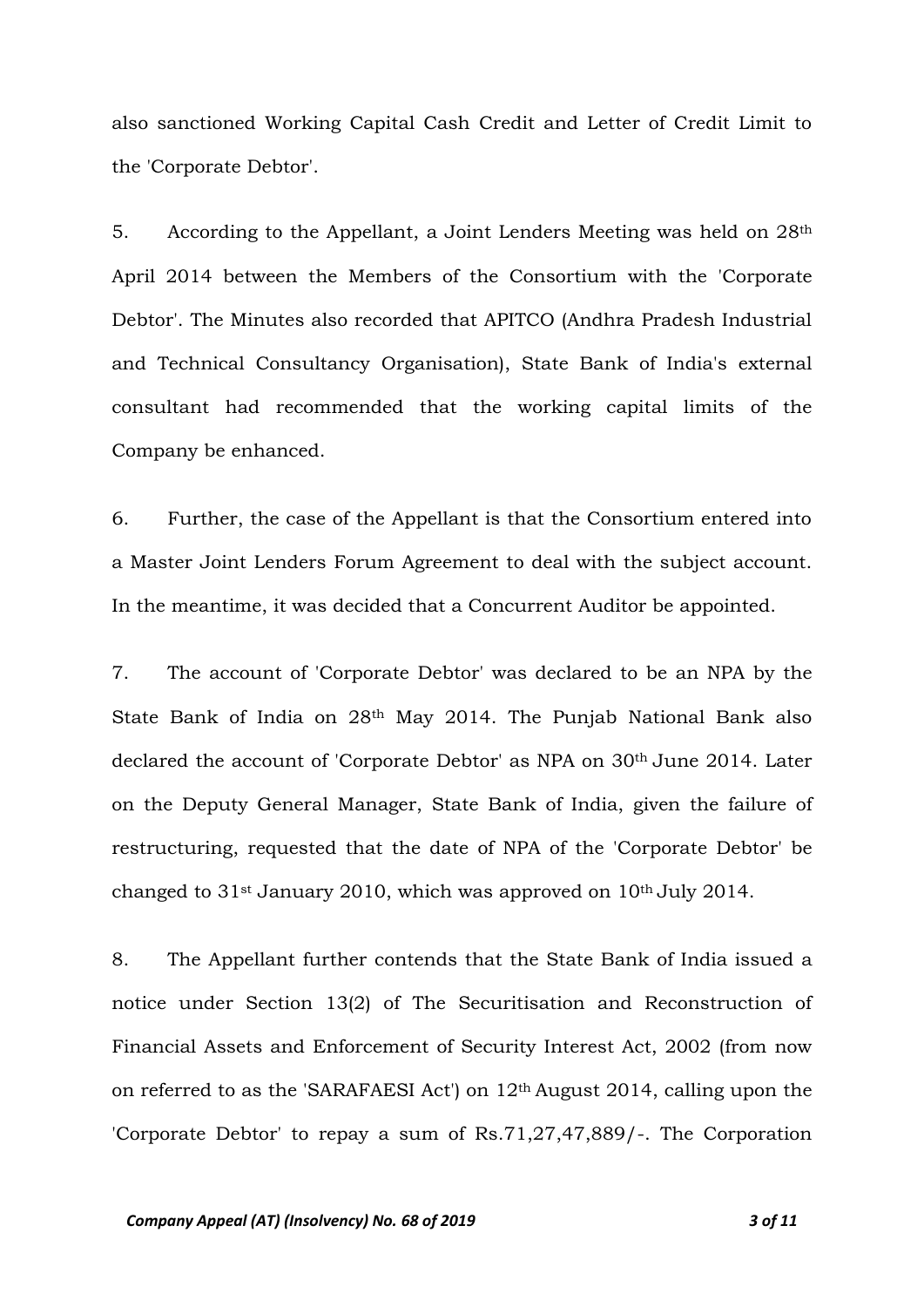Bank also declared the account of the 'Corporate Debtor' as 'Non-Performing Asset' on 10th October 2014.

9. The Appellant submits that the UCO Bank also declared the account of 'Corporate Debtor' an NPA on 31st October 2014, which was followed by 'Possession Notice' given by the State Bank of India under Rule 8(1) of the Security (Interest) Rules, 2012. However, the possession notice was withdrawn on 22nd June 2015, but the Bank continued to be in physical possession of the Plants of the Corporate Debtor.

10. Further, the State Bank of India issued a letter on 7th July 2015 withdrawing the notice dated 12<sup>th</sup> August 2014 issued earlier under Section 13(2) of the SARAFAESI Act, 2002. The 'Corporate Debtor' moved in an Appeal under Section 17 of the SARAFAESI Act to seek relief to quash the taking over possession of the Plants of the 'Corporate Debtor' and appointment of Concurrent Auditor.

11. The Appellant submits that the initiation of the CIRP was fraudulent, malicious and not intended for any resolution. It was meant to act as a process for recovery of the alleged dues of the Financial Creditor and defeat the Cost and Compensation claim under Section 19 of the SARFAESI Act and damages under Section 19(8) of the RDDB Act, which together is higher than alleged due to Banks. However, the Bank ultimately moved an Application under Section 7 of the I&B Code, which was admitted by the Adjudicating Authority.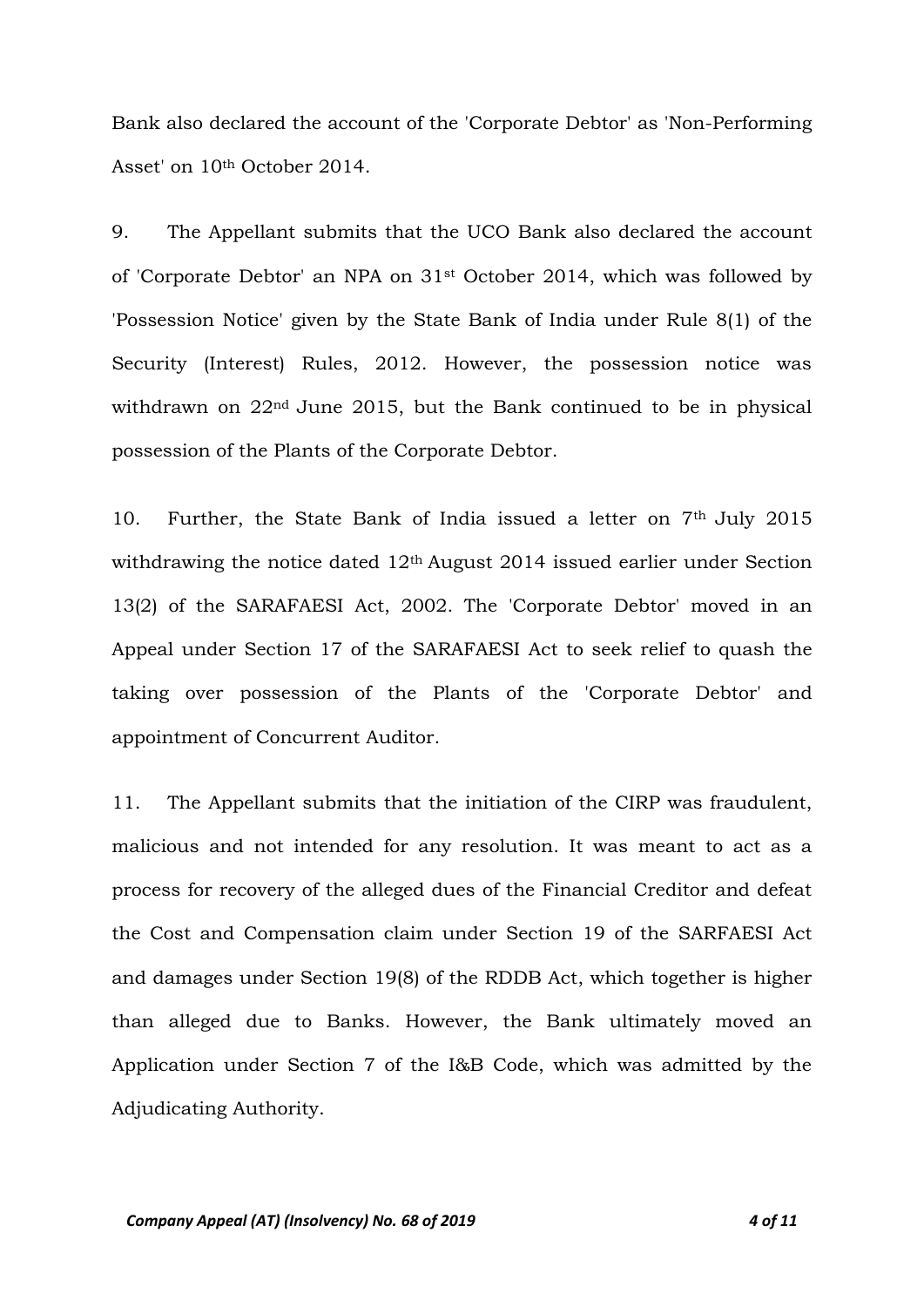12. The Appeal against the said Order of admission was dismissed by this Appellant Tribunal, which was challenged before the Hon'ble Supreme Court in Civil Appeal No.8010 of 2019 wherein the Hon'ble Supreme Court set aside the Order of this Appellate Tribunal and remanded back the matter to this Appellate Tribunal with the following direction:

*"Heard the learned Senior Counsel appearing for the parties.*

*Following our judgment in Sagar Sharma and Another vs. Phoenix ARC Pvt. Ltd. And Another, 2019 SCC OnLine SC 1332, we set aside the impugned judgment of the National Company Law Appellate Tribunal, New Delhi dated 26.09.2019.*

*The NCLAT will now re-examine the question of Limitation having regard to the judgments in B.K. Educational Services Private Limited vs. Parag Gupta and Associates, 2018 SCC OnLine SC 1921 as well as Sagar Sharma and Another (supra) applying Article 137 of the Limitation Act, as expeditiously as possible.*

*The Appeal is allowed in the aforesaid terms. Further pending proceedings will be held in abeyance. Pending applications stand disposed of."*

13. As per directions of the Hon'ble Supreme Court, we have re-examined the question of Limitation, having regard to the law laid down by the Hon'ble Supreme Court in **B K Educational Services Private Limited vs Parag Gupta and Associates, 2018 SCC OnLine SC 1921 and Sagar Sharma**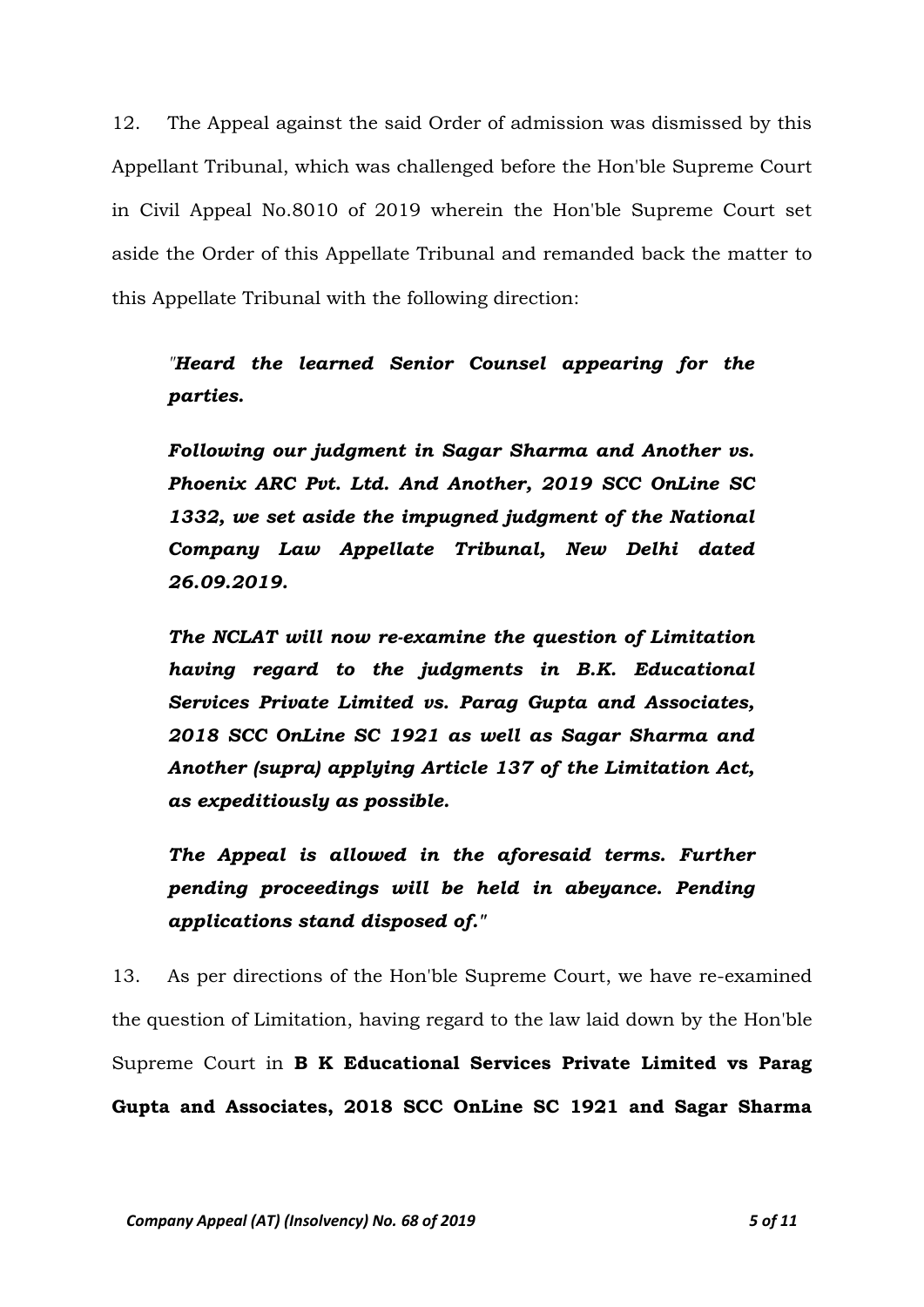# **and Another vs Phoenix ARC Private Limited & Another, 2019 SCC OnLine SC 1332.**

14. We have heard the arguments of the Learned Counsel for the parties and perused the record.

15. Admittedly, in the year 2007 State Bank of India granted credit facilities to the Corporate Debtor M/s Metal Closures Private Limited. The account of the Corporate Debtor was classified as NPA by SBI on 31st January 2010. However, it was restructured on 17th February 2010, and the Punjab National Bank entered into the Consortium by sanctioning certain credit facilities to the Corporate Debtor on 26th June 2010. As a member of Consortium, the UCO Bank sanctioned 'Working Capital Cash Credit' and 'Letter of Credit Limit 'to the Corporate Debtor on 11th April 2012. The Consortium executed the Master Joint Lenders Forum Agreement on 21st June 2014. The Corporate Debtor's account was classified as NPA by SBI on 28th May 2014; by Corporation Bank on 30th June 2013. After the failure of restructuring, the NPA date of the Corporate Debtor was changed to 31st January 2010.

16. The Application submitted in 'Form-1' shows the total outstanding as on 14th December 2017 was Rs.282,02,71,568.08 (Rupees Two Hundred Eighty-Two Crores Two Lakhs Seventy One Thousand Five Hundred Sixty-Eight and Eight Paisa only). **The date of default is not mentioned in Form-1.** Given the law laid down in Supreme Court of India in case of Gaurav Hargovindbhai Dave 2019 (10) SCC 572, Jignesh Shah 2019 (10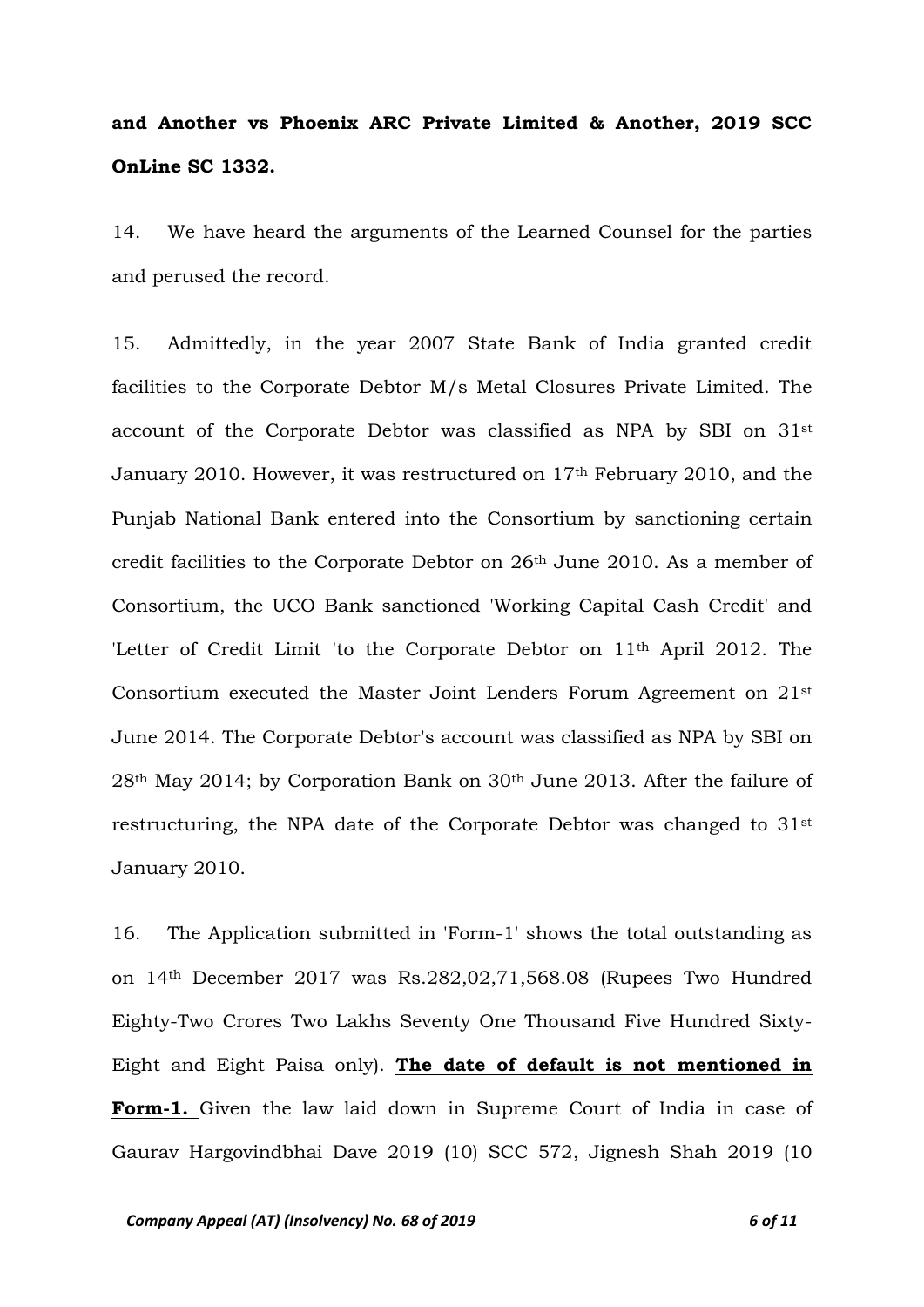SCC 570), Sagar Sharma 2019 (10) SCC 353, B K Education 2019 (11) SCC 633, Babulal Vardharji Gurjar (Civil Appeal No.6347) and Vasudeo Bhojnani and others 2019 (9) SCC 158, the period of Limitation for Section 7 or 9 and Applications under the Insolvency and Bankruptcy Code 2016 would be governed by Article 137 of the Limitation Act, 1963.

17. The Appellant contends that due to repeated failures of M/s. Metal Closures Pvt Ltd ('Corporate Debtor') to regularize the accounts of the members of the Consortium of Banks, the debts of the Corporate Debtor were classified as Non Performing Asset on 31st October 2010 by State Bank of India; by Punjab National Bank on 30th June 2014; by Corporation Bank on 31st December 2014; and by UCO Bank on 31st December 2014. Even if the date of default is taken to be the last of the four dates, when the account of the Corporate Debtor was classified as NPA, i.e. 31st December 2014, then also it is clear that default occurred prior to 31st December 2014. As per Article 137 of the Limitation Act, three years period of Limitation ended on 30th December 2017. However, this petition is filed on 23rd July 2018, i.e. beyond three years from the time, when account of the Corporate Debtor was classified as NPA on 31st December 2014.

18. In the case of *Jignesh Shah v. Union of India*, (2019) 10 SCC 750: (2020) 1 SCC (Civ) 48: 2019 SCC OnLine SC 1254 at page 770 Hon'ble Supreme Court has held ;

*"21. The aforesaid judgments correctly hold that a suit for recovery based upon a cause of action that is within Limitation cannot in any manner impact the separate and independent*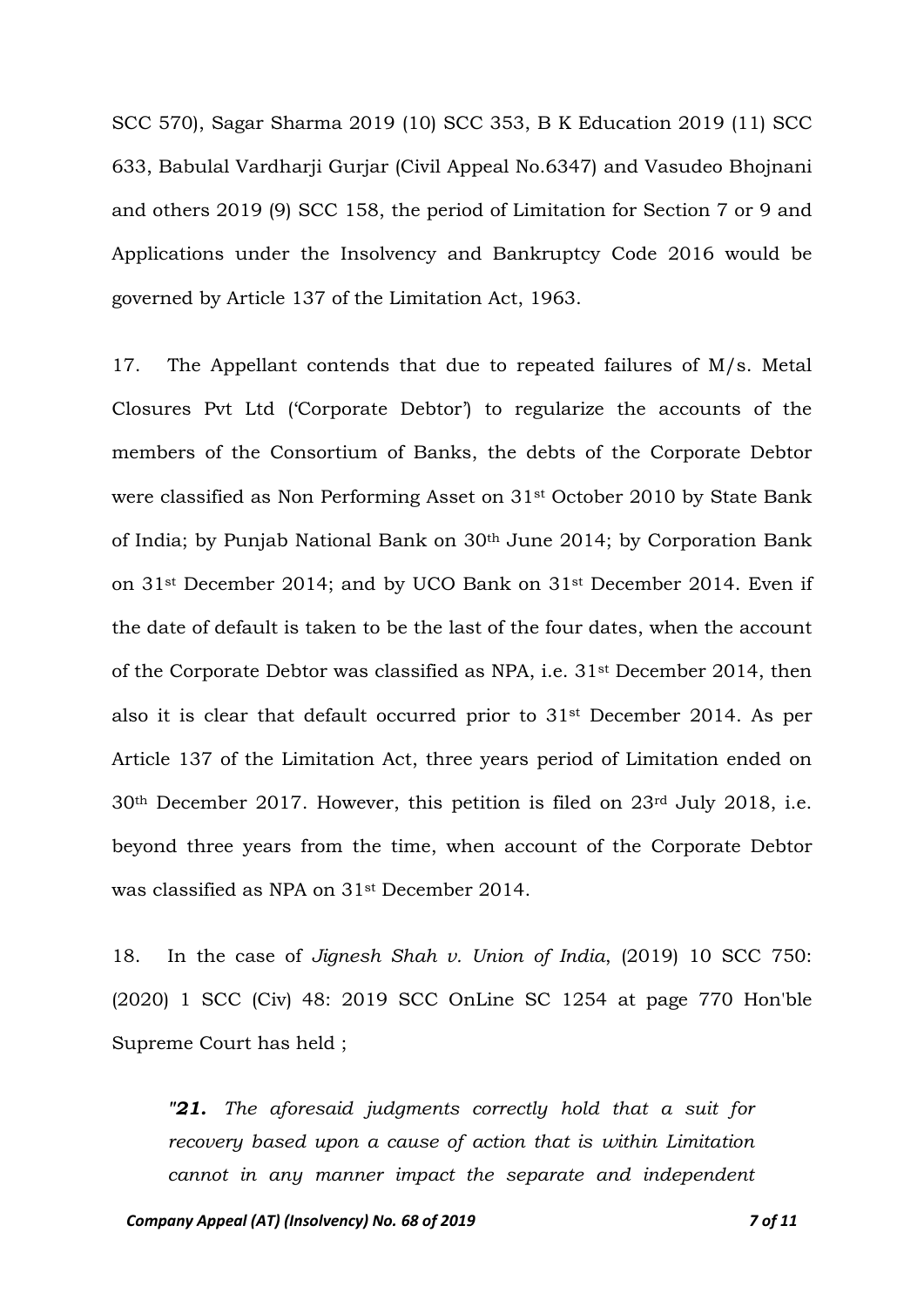*remedy of a winding-up proceeding. In law, when time begins to*  run, it can only be extended in the manner provided in the *Limitation Act. For example, an acknowledgment of liability under Section 18 of the Limitation Act would certainly extend the limitation period, but a suit for recovery, which is a separate and independent proceeding distinct from the remedy of winding up would, in no manner, impact the Limitation within which the winding-up proceeding is to be filed, by somehow keeping the debt alive for the purpose of the winding-up proceeding."*

19. In **Sagar Sharma v. Phoenix Arc (P) Ltd.**, (2019) 10 SCC 353: 2019 SCC OnLine SC 1332 at page 354, Hon'ble Supreme Court has observed:

*"3. Article 141 of the Constitution of India mandates that our judgments are followed in letter and spirit. The date of coming into force of the I.B. Code does not and cannot form a trigger point of Limitation for applications filed under the Code. Equally, since "applications" are petitions which are filed under the Code, it is Article 137 of the Limitation Act which will apply to such applications."*

(emphasis supplied)

20. In case of Babulal Vardharji Gurjar *Vs* Veer Gurjar Aluminium Industries Pvt Ltd and Another 2020 SCC Online SC 647 Hon'ble Supreme Court observed that;

*"A few days after the decision in Vashdeo R. Bhojwani, a three-Judge Bench of this Court had another occasion to apply and explain the ratio in B.K. Educational Services. That was in the case of Gaurav Hargovindbhai Dave (supra), decided on 18.09.2019. Therein, the financial creditor had stated in the relevant column of Form No. 1 of the Application under Section*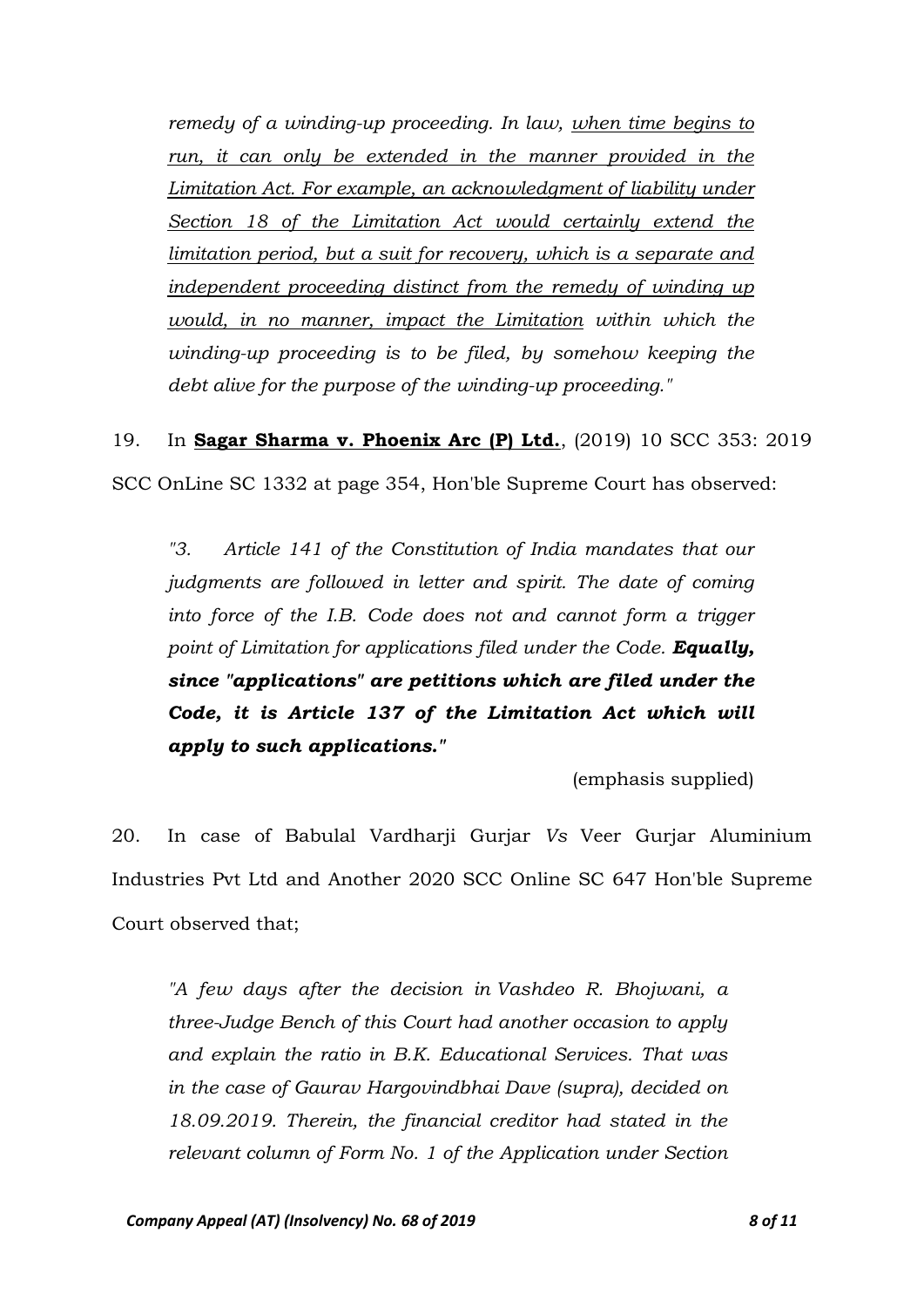*7 of the Code the date of default to be the date of NPA i.e., 21.07.2011. The Application under Section 7 was filed on 03.10.2017. The Adjudicating Authority applied Article 62 of the Limitation Act and reached to the conclusion that since the limitation period was twelve years from the date on which money sued has become due, the claim was within Limitation and hence, admitted the Application. The NCLAT applied another reasoning that the time of Limitation would begin to run only from 01.12.2016, the date on which the Code was brought into force. This Court took note of the contentions of both the parties and while accepting the submissions that time began to run on 21.07.2011 (the date of NPA), held that the Application filed under Section 7 was time-barred."*

### *(emphasis supplied)*

21. Thus, it is clear that the Application filed by the Respondents under Section 7 of the Code in the present case is an effort to revive a dead debt. The date of default is crucial to determine the date when the cause of action accrued. In this case, the Respondent has not mentioned the date of default. In the case of Gaurav Hargovindbhai Dave (supra), Hon'ble Supreme Court has considered that the date of default to be the date of NPA. Therefore, the date of default, in this case, is 31<sup>st</sup> January 2010.

The right to sue under IBC occurs when default occurs. If the default has occurred over three years period prior to the date of filing the Application, the Application would be time-barred given the law laid down by Hon'ble Supreme Court in B K Educational (supra).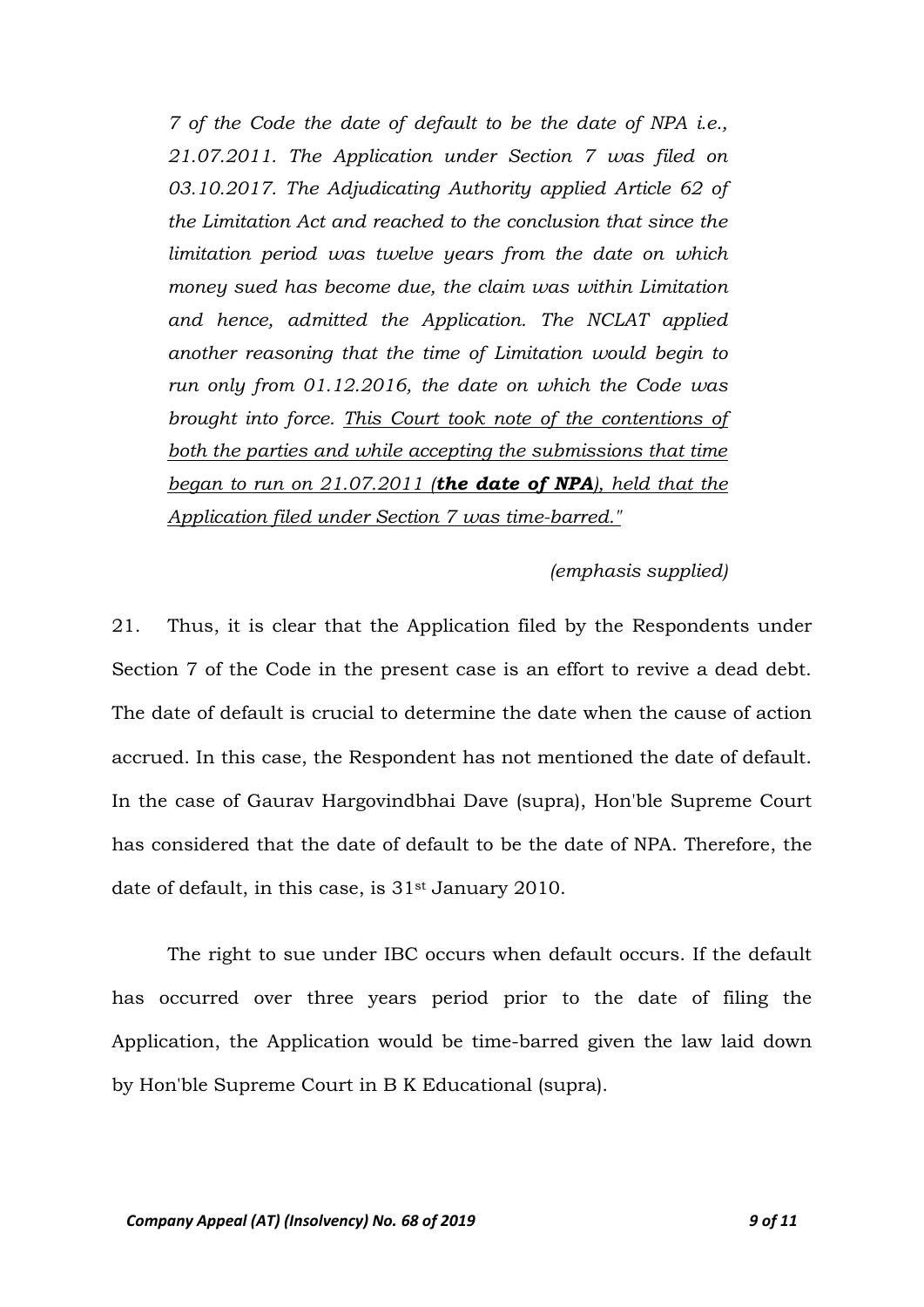22. Admittedly, in this case the Corporate Debtor was declared to be Non –performing Asset on  $28<sup>th</sup>$  May 2014. The date was later changed to  $31<sup>st</sup>$ January 2010. Therefore, if the position taken by the Financial Creditor Bank is taken as correct, 'Default' occurred on or before 31st January 2010. The period of Limitation for the same would expire on 30<sup>th</sup> January 2013. The Application for initiation is filed on 23rd July 2018. The contention of the Respondent that their right accrued only on 01st December 2016 is not consonant to the ratio of judgement in B K Educational Services (supra) wherein the Hon'ble Supreme Court has held that "*It is thus clear that since the Limitation Act is applicable to applications filed under Sections 7 and 9 of the Code from the inception of the Code, Article 137 of the Limitation Act gets attracted. "The right to sue", therefore, accrues when a default occurs. If the default has occurred over three years prior to the date of filing of the Application, the Application would be barred under Article 137 of the Limitation Act, save and except in those cases where, in the facts of the case, Section 5 of the Limitation Act may be applied to condone the delay in filing such Application*".

23. In view of the law enunciated by the Hon'ble Supreme Court of India in the above-mentioned cases and the facts and circumstances of this case, it is clear that the Application filed under Section 7 of the Code by the Financial Creditor is barred by Limitation.

*Company Appeal (AT) (Insolvency) No. 68 of 2019* 100 **12 10 11** 10 **11** 24. Given the findings above, we have no other option but to set aside the Impugned Order dated 14th December 2018. The Application preferred by Respondent No.1 State Bank of India, against the Corporate Debtor,